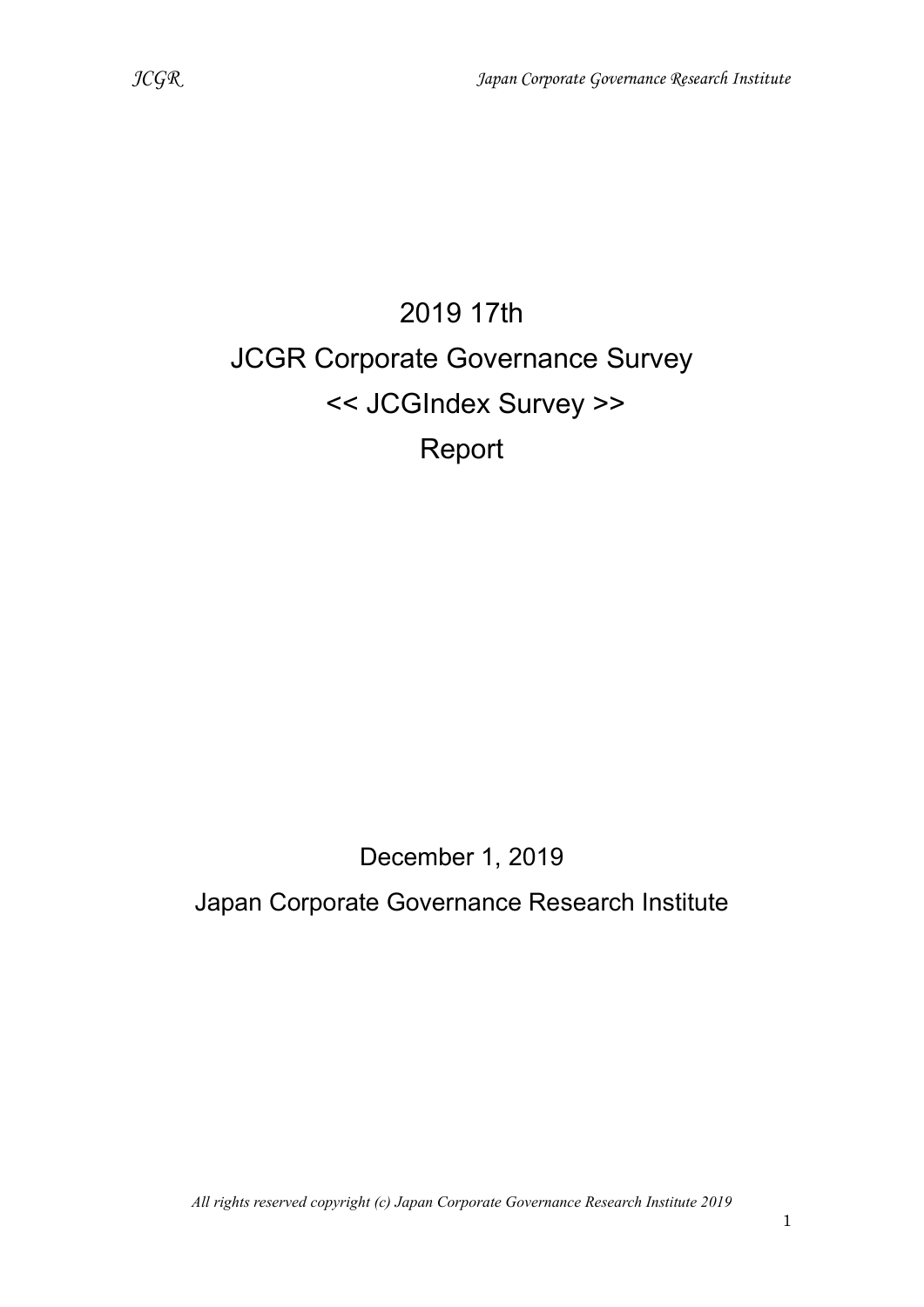December 1, 2019

## JCGR Corporate Governance Survey Report 2019

Japan Corporate Governance Research Institute Takaaki Wakasugi (Professor Emeritus, University of Tokyo; Co-Director, Mitsui Life Financial Research Center, University of Michigan) Mamoru Obayashi(Professor, School of Commerce, Senshu University) Yuzo Fujishima (Japan Shareholder Services Ltd.) http://www.jcgr.org/

#### **Introduction**

The corporate governance reforms pursued under Abenomics have now raised expectations for corporate governance through the capital market. Recognizing that Japanese companies are no longer at the stage of introducing corporate governance, the Japan Corporate Governance Research Institute (JCGR) has started to conduct a new Corporate Governance Survey in 2019. This report outlines the results of the new annual Corporate Governance Survey 2019 (JCGIndex Survey 2019) that well reflects the new situation in Japan. We are grateful to all companies that responded to this survey.

The JCGR defines the period from 2002 to 2017 as Phase I, and the 16 surveys conducted in Phase I as Phase I Surveys. Surveys conducted in or after 2019 are defined as Phase II Surveys.

#### 1. Background and results of this survey

Within a short period, corporate governance reforms have been implemented in an unprecedent scale under the second Abe administration ' s new Growth Strategy. The Financial Services Agency formulated Japan's Stewardship Code in 2014 (revised in 2017); the amendment of the Companies Act in 2015 introduced company with audit and supervisory committee; and the Tokyo Stock Exchange made the Corporate Governance Code part of its Securities Listing Regulations in 2015. The reforms expect institutional investors to enhance the investee companies' corporate value and sustainable growth through "purposeful dialog" of shareholders. For companies, five principles are proposed based on OECD's Principles of Corporate Governance, in expectation of rational and fair corporate governance under independent directors and internationally competitive management: a) Securing the Rights and Equal Treatment of Shareholders, b) Appropriate Cooperation with Stakeholders other than Shareholders, c) Ensuring Appropriate Information Disclosure and Transparency, d) Responsibilities of the Board, and e) Dialogue with Shareholders.

These reforms apply in fact a soft-law approach of "Comply or Explain", assuming an Anglo-Saxon rational stock market. It is questionable that the Japanese stock market is rational enough, but at any rate, corporate governance reforms are indispensable to regain Japan's international competitiveness, and worth public interests.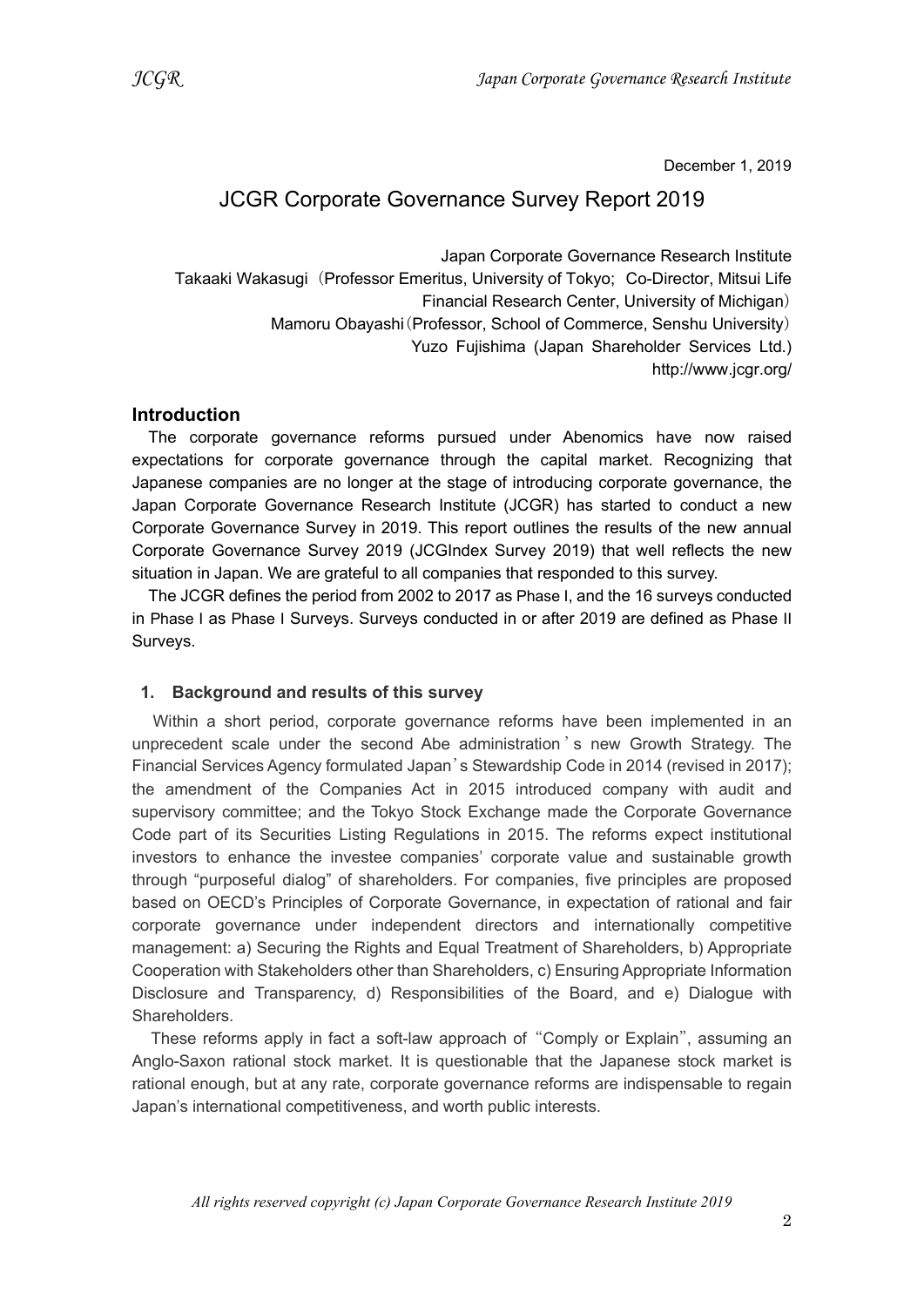Looking into the JCGIndex Survey for 2019 from this perspective, the results presented in this paper give us an impression that the corporate governance reforms are still yet to bear fruit. We hope that governance reforms will bring about management reforms, but it is hard to achieve the change in a short period since both governance and management are deeply tied to the society and history. Yet we have no other choice but to speedily address the drastic change the world is experiencing. The fact that hasty actions are undesirable cannot justify slowing down the reform. Investors, executives and all members of the public need to make a commitment to corporate governance.

#### 2. Scope/period of this survey, and number of companies that responded

From September 2019 to October 2019, we surveyed all companies listed on the First Section of the Tokyo Stock Exchange (2,148, as of September 2, 2019), of which 165 responded to the survey. This time, 55 companies responded to the survey for the first time.

In Phase I, we received responses from 986 distinct companies (and a cumulative total of 3,260) throughout the surveys. The numbers of companies that responded to our survey for each year are as follows: 159 (2002), 201 (2003), 341 (2004), 405 (2005), 312 (2006), 311 (2007), 252 (2008), 215 (2009), 127 (2010), 120 (2011), 131 (2012), 120 (2013), 118 (2014), 147 (2015), 150 (2016) and 151 (2017).

#### 3. Overview of questions

#### 3.1 Governance model for current companies

Companies have social responsibility of serving for the benefits of all stakeholders―employees, managers, customers, suppliers, creditors, shareholders, governments, and local communities to name some― because the support from these stakeholders are necessary for the companies' existence. In the framework of joint-stock company, however, companies are in reality (not by law) treated as private property of shareholders, who contribute money to the company and in turn exercise the control over the company as owners. Moreover, they take responsibility for the consequences of the business by sharing retained earnings. Retained earnings is equal to the sales minus various expenses, and therefore risky (i.e. not predetermined at all). It is shareholders who bear this risk of business.

Joint-stock companies that operate large-scale business with money contribution from a large number of shareholders assume separation of ownership and management. Although shareholders do not directly participate in management, they instead elect directors at the shareholders' meeting and entrust the management to the board of directors. In the form of electing directors who realize business execution (in another word, management) in line with shareholders' interests, shareholders control companies. That is what governance by shareholders means. In most countries under such a system, board of directors makes important decisions on business, and selects CEO and other executive officers (as for Japan, representative directors are selected in companies with board of corporate auditors and companies with audit and supervisory committee, and executive officers in companies with nominating committee, etc.) to entrust business execution. In doing so, directors steer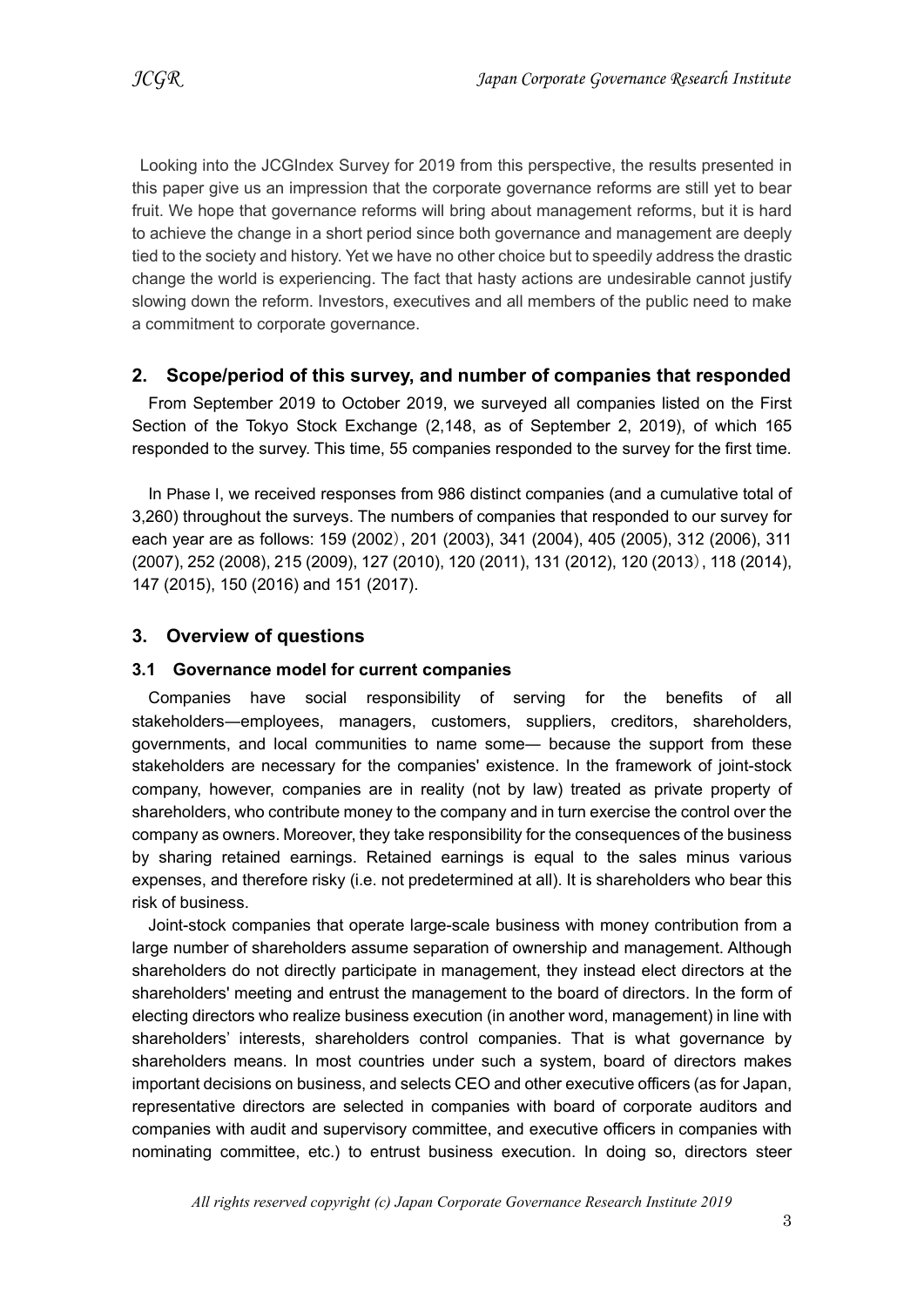executive officers to the management in line with shareholders' interests. That is governance by board of directors, a substitution for governance by shareholders.

To ensure the effective governance by board of directors, those who are independent from executive officers and other stakeholders are selected as independent directors, who are the sole constituent of nominating committee, compensation committee and audit and supervisory committee. The nominating committee determines candidates of directors to submit to the shareholders' meeting. It plays an important role of choosing the competent directors, who as members of board of directors select (and dismiss) executive officers. The compensation committee sets up performance-linked incentives to provide an incentive for good management to the CEO and other executive officers selected by the board. The audit and supervisory committee checks the independence of internal and external auditors to ensure impartial and effective management.

This best practice of separating governance and management by promoting good use of independent directors has spread to the world in the last quarter century. Although directors, whose duty is to monitor executive officers, used to simultaneously serve as executive officers all over the world, it is now the global understanding that directors should be separate from executive officers in order to survive fierce competitive environments of globalization and innovation. Under this model of separation, board of directors should be centered on independent directors and focus on governance to bring about good management from executive officers, who are selected by board of directors and entrusted with management. Executives establish the management system under the governance by board of directors to pursue profit through business operations and then distribute the profit to shareholders.

#### 3.2 Contents and categorization of questions

The current best practice in corporate governance can be characterized by (1) board of directors where outsiders play a vital role as independent directors, (2) separation of directors and executive officers, (3) nomination, compensation, and audit functions exercised by the board of directors to supervise executive officers, and (4) transparency in management.

Based on such a model, JCGIndex Survey's questions are comprised of the following 6 parts:

Part I Performance targets, leadership of CEO 9 questions Part II Corporate governance – Directors and board of directors –  $34$  questions Part III Management system-Execution, evaluation and compensation-  $12$ questions Part IV Management of consolidated subsidiaries 9 questions Part V Communication with shareholders 11 questions Part VI Officers' Compensation Survey 11 questions

Part VI aims at grasping the current situation of officers' compensation in Japanese companies, and is not incorporated into JCGIndex. The remaining 75 questions from Part I to Part V are recategorized into 4 categories to calculate sub-scores for each category. Each category represents the following perspective: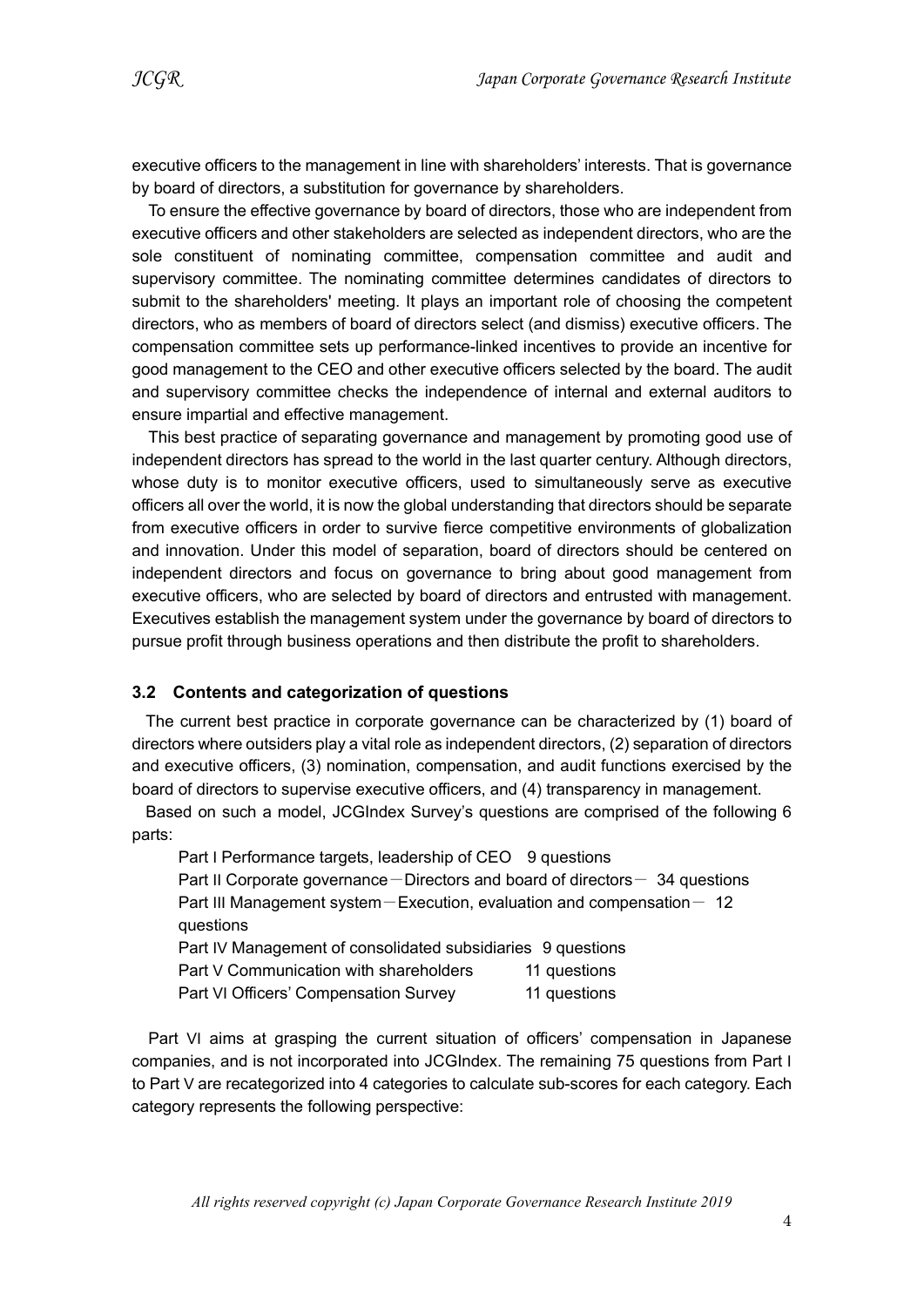| Category I Performance targets and structure of responsibilities of management |
|--------------------------------------------------------------------------------|
|                                                                                |
|                                                                                |
|                                                                                |
|                                                                                |
|                                                                                |
|                                                                                |
|                                                                                |
|                                                                                |

Categories I and II are related to corporate governance system, and III and IV are about corporate management system. Although it is possible to evaluate the corporate governance through Categories I and II alone, Categories III and IV are incorporated into JCGIndex, based on the belief that good management system is established under the good governance system.

#### 4. Distribution of JCGIndex

The distribution of JCGIndex for the 165 companies that responded to our survey in 2019 is as the graph in the below shows. The mean JCGIndex was 50.5, and the standard deviation was 11.5.



#### Table: Distribution of JCGIndex

Mean:50.48 Standard Deviation:11.93

It is impossible to compare this year's results to previous results because we have made drastic changes in questions for Phase II. For the trend of the distribution of JCGIndex in the surveys conducted in Phase I, see the report for the 16th survey (2017).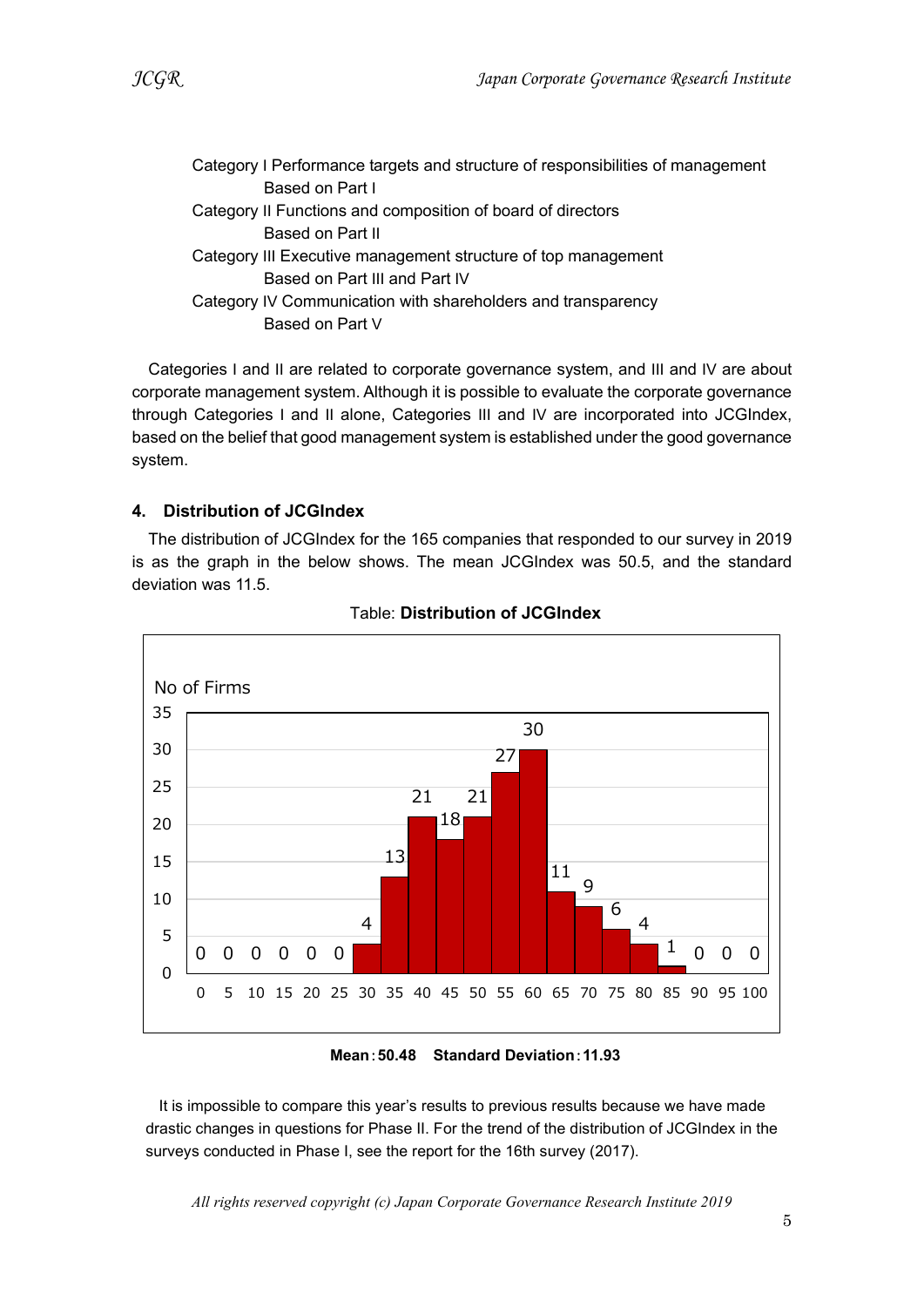#### 5. Sub-scores and achievement rates by category

To clarify the companies' performance for each category having different weight, the table below converts the mean figure into achievement rate in percentage.

|                 | Category                                                               | Weight<br>(A) | Mean<br>(B) | Achievement<br>rate<br>(B) / (A) |
|-----------------|------------------------------------------------------------------------|---------------|-------------|----------------------------------|
|                 | Performance targets and structure of<br>responsibilities of management | 13.6          | 4.66        | 34.6%                            |
| Ш               | Functions and composition of board of<br>directors                     | 44.8          | 20.22       | 45.1%                            |
| Ш               | Executive management structure of<br>top management                    | 26.5          | 15.73       | 59.2%                            |
| IV              | Communication with shareholders and<br>transparency                    | 15.1          | 9.86        | 65.6%                            |
| <b>JCGIndex</b> |                                                                        | 100           | 50.48       | 50.5%                            |

Table: Sub-scores and achievement rates by category

#### 6. Distribution of sub-scores by category

Below are tables for distribution of sub-scores by category. CG1, CG2, CG3 and CG4 stand for sub-scores for each category. These four constitute the JCGIndex.



Category I: Performance targets and structure of responsibilities of management

Mean:4.66 Standard Deviation:2.31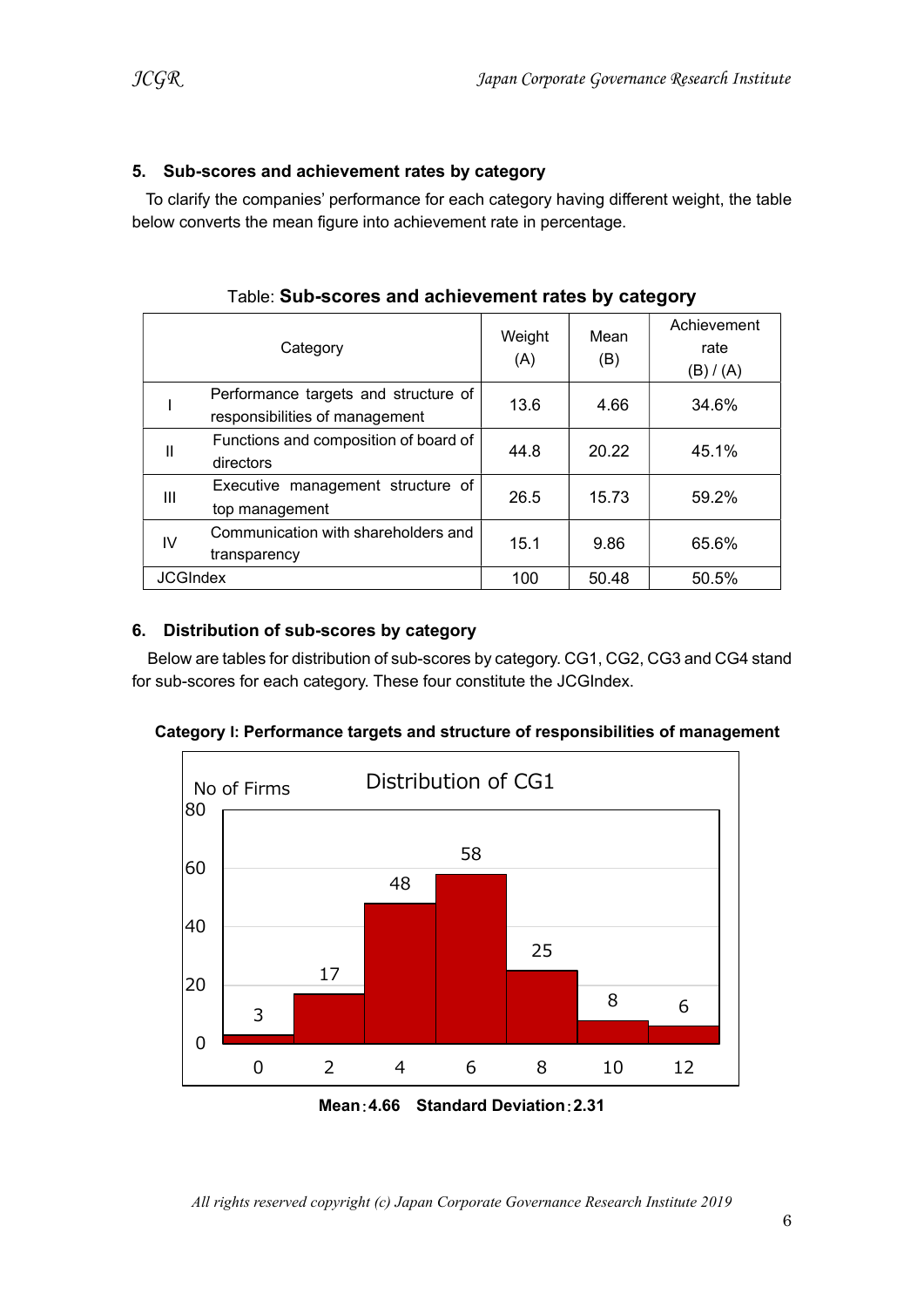

Category II: Functions and composition of board of directors

Mean:20.22 Standard Deviation:7.16

Category III: Executive management structure of top management



Mean:15.73 Standard Deviation:2.41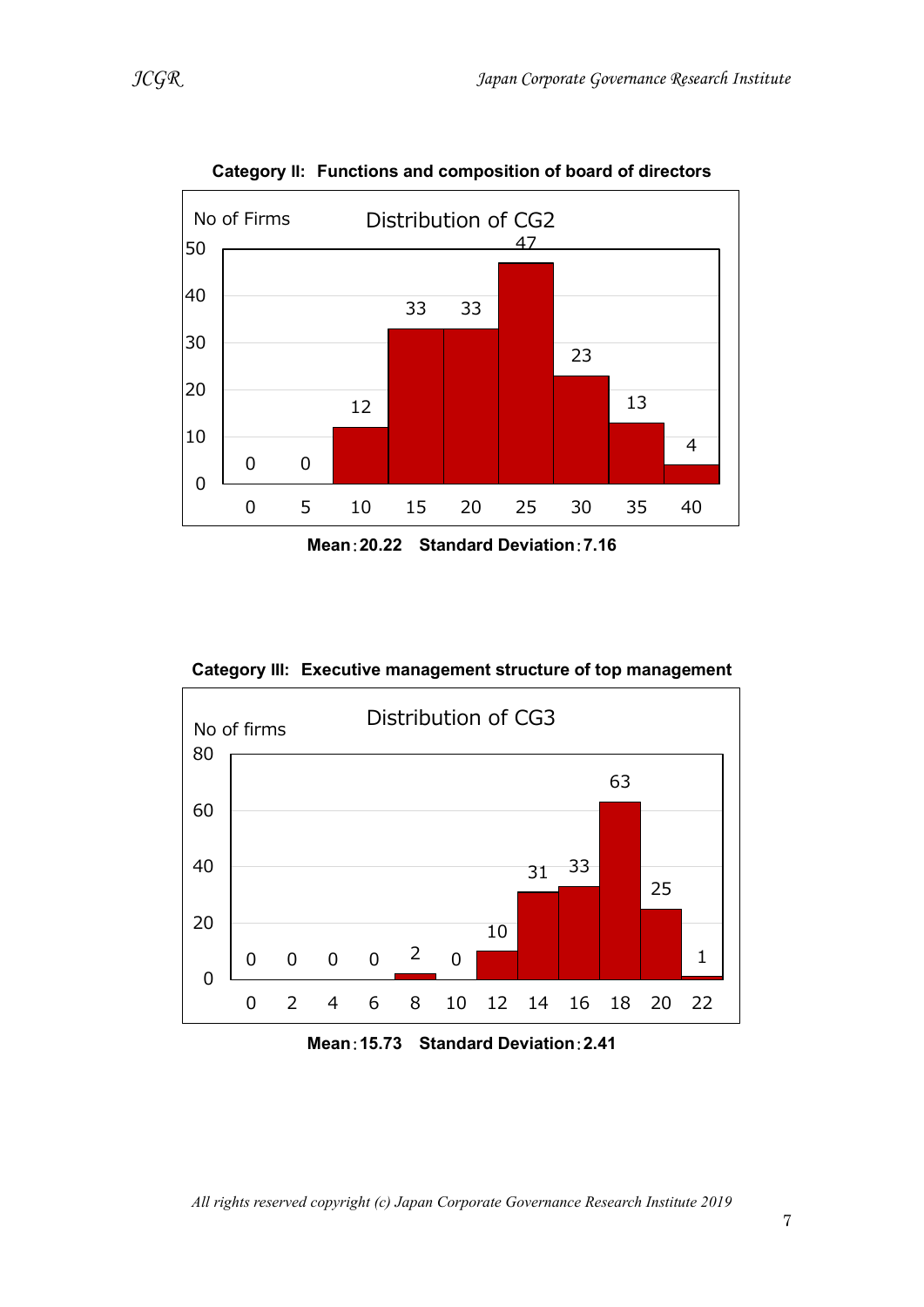

Category IV: Communication with shareholders and transparency

Mean:9.86 Standard Deviation:2.32

#### 7. Descriptive statistics values of JCGIndex and sub-scores

Descriptive statistics values of sub-scores by category and JCGIndex are as follows.

|                 | mean  | standard | median | mode | minimum | maximu | standard  |
|-----------------|-------|----------|--------|------|---------|--------|-----------|
|                 |       | error    |        |      |         | m      | deviation |
| <b>JCGIndex</b> | 50.48 | 0.926    | 51.4   | 46.2 | 26.3    | 80.2   | 11.90     |
| Category I      | 4.66  | 0.180    | 4.3    | 3.3  |         | 11.5   | 2.31      |
| Category II     | 20.22 | 0.557    | 20.5   | 21.2 | 6.2     | 37.7   | 7.16      |
| Category III    | 15.73 | 0.188    | 16.2   | 17.2 | 7.0     | 20.5   | 2.41      |
| Category IV     | 9.86  | 0.181    | 10.0   | 10.0 | 2.9     | 45.1   | 2.32      |

Table: Descriptive statistics values of sub-scores by category and JCGIndex

The table below shows the coefficients of variation (=standard deviation/mean) for each subscore by category and JCGIndex.

| Table: Coefficients of variation of sub-scores by category and JCGIndex |  |  |
|-------------------------------------------------------------------------|--|--|
|-------------------------------------------------------------------------|--|--|

|                          | Category I | Category II   Category III |       | Category IV | JCGIndex |
|--------------------------|------------|----------------------------|-------|-------------|----------|
| Coefficient of variation | 0.496      | 0.354                      | 0.153 | 0.235       | 0.236    |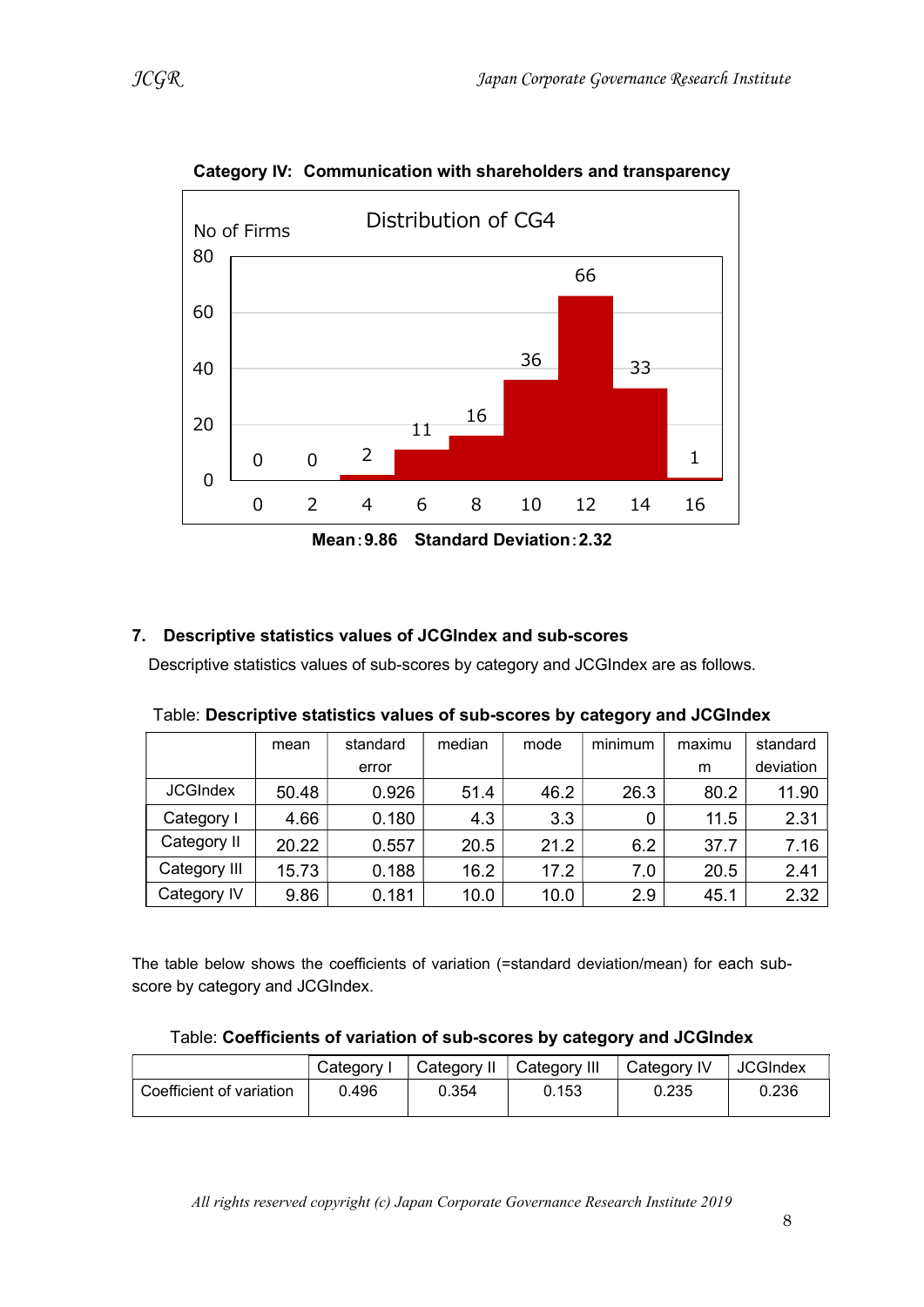The coefficients of variation for Categories I and II for governance evaluation are larger than those for Categories III and IV for management evaluation, meaning that the level of governance varies among companies compared to the level of management. In the future, we might see corporate governance improve more rapidly than corporate management in Japan.

#### 8. Correlations among sub-scores and JCGIndex

The table below shows correlation coefficients between categories and between a category and JCGIndex. Not only are the correlations among categories below 0.5 (except for the correlation between Category I and Category II and the correlation between Category II and Category III) but also every category shows higher correlation with JCGIndex than with any other category, which means that each category does not overlap with others greatly and rather covers distinctive factors. It is therefore meaningful to calculate JCGIndex with these four categories by setting two separate categories for both governance and management as the result of governance.

During Phase I, scores for Categories I and II tended to be low while scores for Categories III and IV tended to be relatively high. For the trend of each Category's score, see the report for the 16th survey (2017).

|                 | Category I | Category II | Category III | Category IV | <b>JCGIndex</b> |
|-----------------|------------|-------------|--------------|-------------|-----------------|
| Category I      | 1.0000     |             |              |             |                 |
| Category II     | 0.6302     | 1.0000      |              |             |                 |
| Category III    | 0.4676     | 0.6182      | 1.0000       |             |                 |
| Category IV     | 0.4706     | 0.4947      | 0.4355       | 1.0000      |                 |
| <b>JCGIndex</b> | 0.7600     | 0.9459      | 0.7503       | 0.6723      | 1.0000          |

Table: Correlations among sub-scores and JCGIndex

Category II has the highest figure for correlation among the four Categories, which may be because the category occupies the most weight. (JCGIndex is merely the sum of the subscores for the four categories.) Still, since the correlations among categories are low as the table above shows, every category represents distinctive factors of corporate governance.

#### 9. High JCGIndex companies and low JCGIndex companies

The mean of JCGIndex is 50.48, and the standard deviation of JCGIndex is 11.90 for 2019. Mean plus a standard deviation equals to 62.38 and mean minus a standard deviation equals to 38.58. From these calculations, we define JCGIndex of 62.4 or more to be high JCGIndex, and JCGIndex of 38.58 or less to be low JCGIndex. With the actual number of high JCGIndex companies being 24 (14.5% of the total) and low JCGIndex companies 28 (17.0% of the total), the distribution of JCGIndex is close to normal distribution (in a normal distribution, companies above/below a standard deviation would constitute approximately 15.9% for each).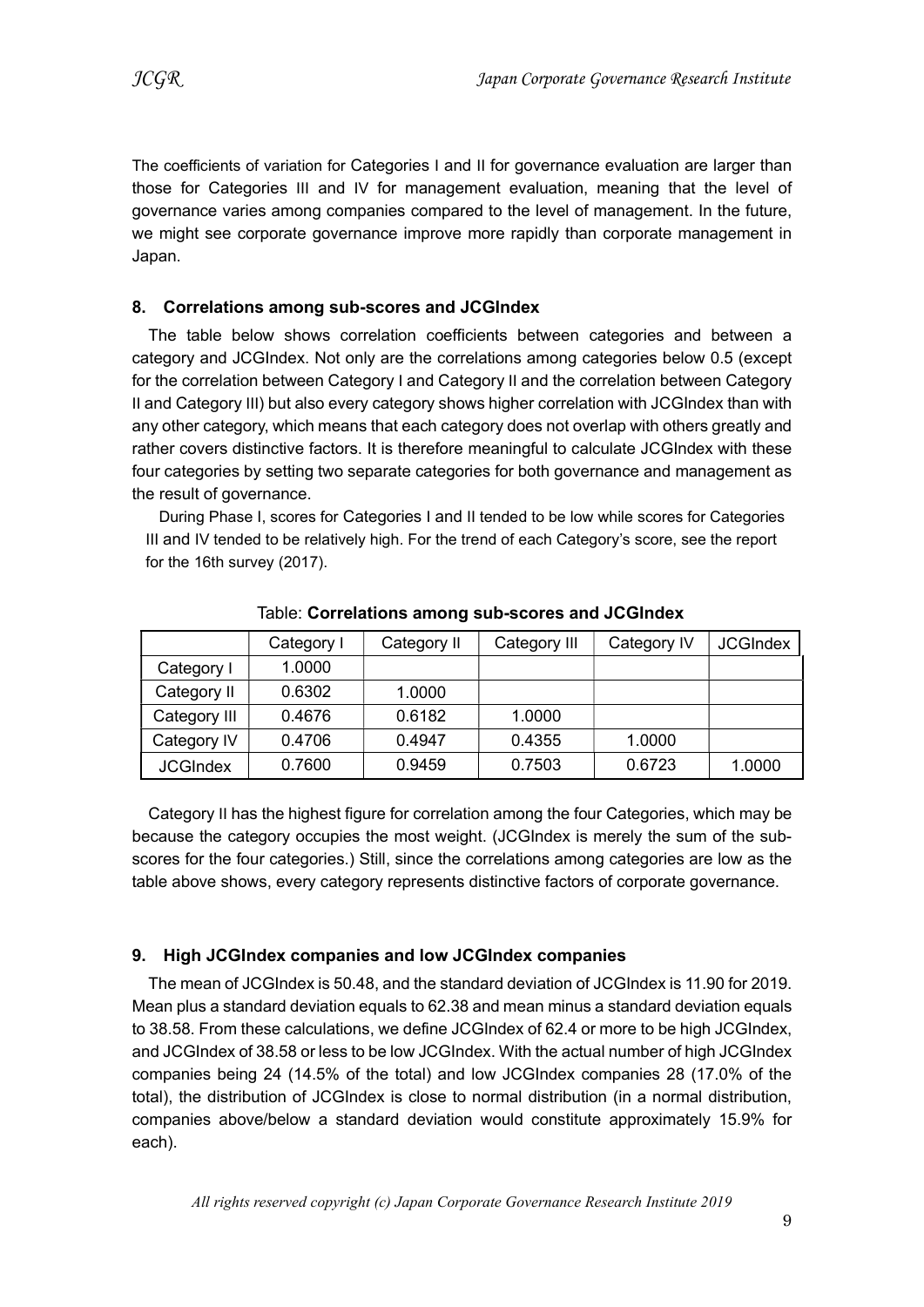The table below exhibits the sub-scores by category and JCGIndex of the high and low JCGIndex companies. Figures for the remaining intermediate JCGIndex companies are presented just for reference.

To clarify the difference of sub-scores by category and JCGIndex between high and low JCGIndex companies, the ratios of high JCGIndex companies' scores to those of low JCGIndex companies are presented at the bottom of the table. High JCGIndex companies achieve more than twice as much JCGIndex as low JCGIndex companies.

|                                                                       | Category |       |       | <b>JCGIndex</b> |       |
|-----------------------------------------------------------------------|----------|-------|-------|-----------------|-------|
|                                                                       |          |       | Ш     | IV              |       |
| High JCGIndex companies (24)                                          | 8.33     | 31.28 | 18.03 | 12.46           | 70.10 |
| Intermediate JCGIndex companies (131)                                 | 4.40     | 20.13 | 16.09 | 9.89            | 50.51 |
| Low JCGIndex companies (28)                                           | 2.58     | 11.10 | 12.33 | 7.53            | 33.54 |
| Ratio of difference between high and low<br><b>JCGIndex companies</b> | 3.23     | 2.82  | 1.46  | 1.65            | 2.09  |

Table: High JCGIndex companies and low JCGIndex companies

The table above presents, however, that the ratio of difference between high and low JCGIndex companies is more than twice for Categories I and II for governance evaluation, but less than twice for Categories III and IV for management evaluation. This implies that a company's corporate governance is well characterized by Categories I and II, and thus is consistent with the finding in Section 7 that the level of governance varies among companies compared to the level of management.

#### 10. Conclusion

This report reorganized the questionnaire results of the 17th Corporate Governance Survey (the first Phase II Survey) relevant to JCGIndex (i.e. excluding Officers' Compensation Survey) into the basic statistics. The overall results and analysis are to be published later.

Although it is ideal that each company's JCGIndex is shared by society, the JCGR only discloses JCGIndex of the companies that have approved the disclosure of their JCGIndex, conceding that it might be inconvenient for some companies to disclose their JCGIndex. The list of the companies with high JCGIndex and their JCGIndex is added to this report. For the list of all companies that responded to the survey and companies that fall in the upper half of the JCGIndex rankings, see List of responding firms and List of companies in the upper half.

--------------------------------------------------------------------------------

<sup>※</sup> The Corporate Governance Survey has been funded by the University of Michigan Ross School of Business Mitsui Life Financial Research Center since 2008.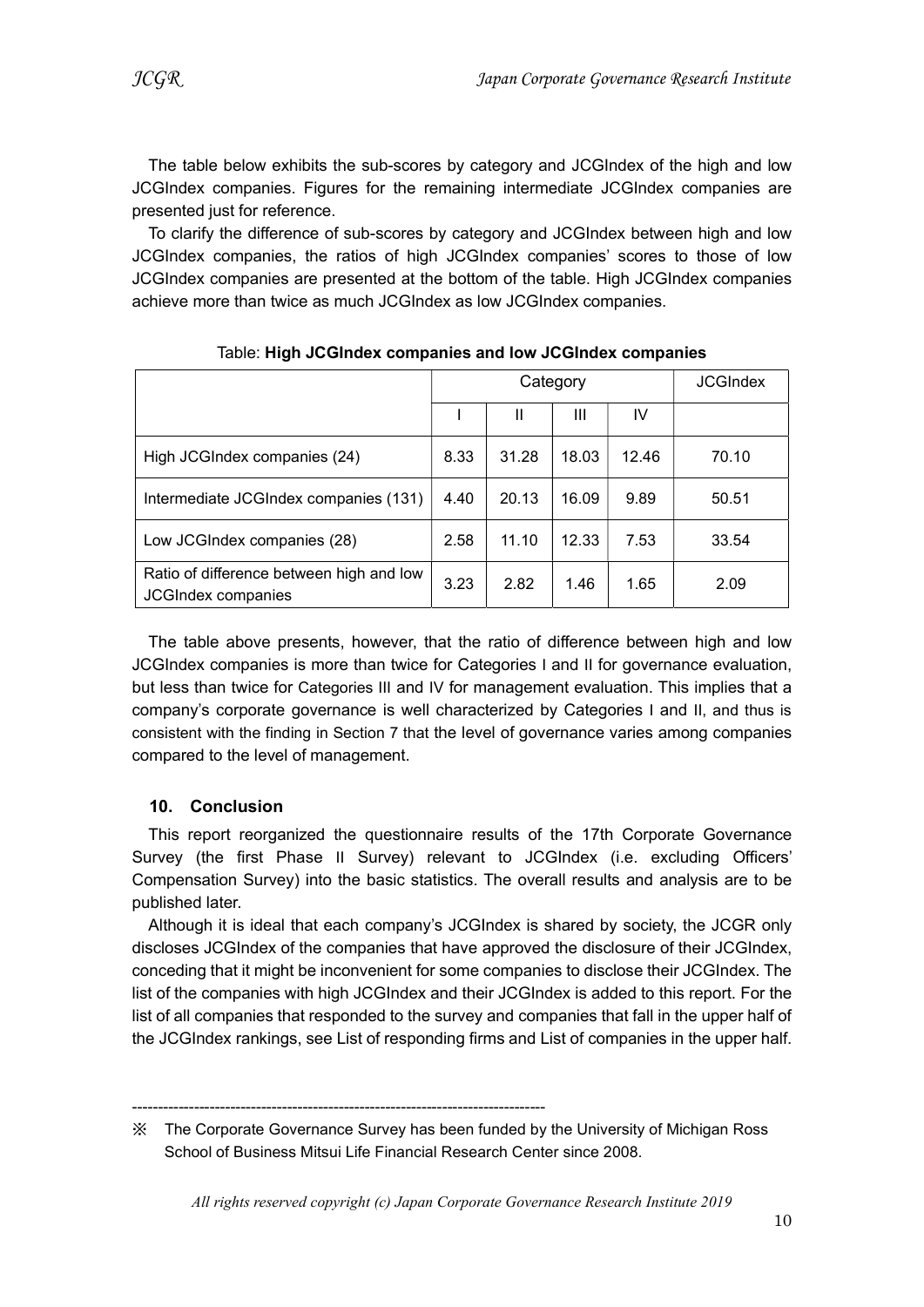| Rank | <b>JCGIndex</b> | Company                                  |
|------|-----------------|------------------------------------------|
| 1    | 80.2            | Sony Corporation                         |
| 2    | 79.2            | Hitachi, Ltd.                            |
| 3    | 78.0            | Eisai Co., Ltd.                          |
| 4    | 75.8            | Konica Minolta Japan, Inc.               |
| 5    | 75.2            | Yamato Holdings Co., Ltd.                |
| 6    | 74.3            | <b>Ebara Corporation</b>                 |
| 7    | 72.7            | Nippon Sheet Glass Co., Ltd.             |
| 8    | 72.6            | Ichiyoshi Securities Co., Ltd.           |
| 9    | 71.3            | <b>Terumo Corporation</b>                |
| 10   | 70.2            | <b>Omron Corporation</b>                 |
| 11   | 70.2            | Yokogawa Electric Corporation            |
| 12   | 69.6            | Kobe Steel, Ltd.                         |
| 13   | 69.6            | Resona Holdings, Inc.                    |
| 14   | 69.2            | J. FRONT RETAILING Co., Ltd.             |
| 15   | 68.6            | NSK Ltd.                                 |
| 16   | 67.1            | JVCKENWOOD Corporation                   |
| 17   | 66.4            | Sangetsu Corporation                     |
| 18   | 66.1            | $*$ (1 company)                          |
| 19   | 66.0            | Seven & i Holdings Co., Ltd.             |
| 20   | 65.1            | PeptiDream Inc.                          |
| 21   | 64.8            | Santen Pharmaceutical Co., Ltd.          |
| 22   | 64.3            | SWCC Showa Holdings Co., Ltd.            |
| 21   | 63.3            | Lawson, Inc.                             |
| 24   | 62.7            | $*$ (1 company)                          |
| 25   | 61.8            | MOS FOOD SERVICES, INC.                  |
| 26   | 61.7            | <b>BIC CAMERA INC.</b>                   |
| 27   | 61.7            | ROHM Co., Ltd.                           |
| 28   | 61.5            | SHIONOGI & CO., LTD.                     |
| 29   | 61.4            | ANA HOLDINGS INC.                        |
| 30   | 61.3            | Nissin Food Products Co., Ltd.           |
| 31   | 60.7            | * (1 company)                            |
| 32   | 60.0            | ALPS ALPINE CO., LTD.                    |
| 33   | 58.8            | <b>Hitachi Capital Corporation</b>       |
| 34   | 58.5            | * (1 company)                            |
| 35   | 58.4            | Mitsubishi Chemical Holdings Corporation |
| 36   | 58.0            | Kao Corporation                          |
| 37   | 57.7            | DAI-DAN Co., Ltd.                        |
| 38   | 57.4            | * (1 company)                            |
| 39   | 57.2            | Nippon Suisan Kaisha, Ltd.               |
| 39   | 57.2            | <b>TODA CORPORATION</b>                  |
| 41   | 57.1            | Shiseido Company, Limited                |
| 41   | 57.1            | <b>Mandom Corporation</b>                |

## 【Appendix】 Companies with high JCGIndex in 2019 (88 companies)